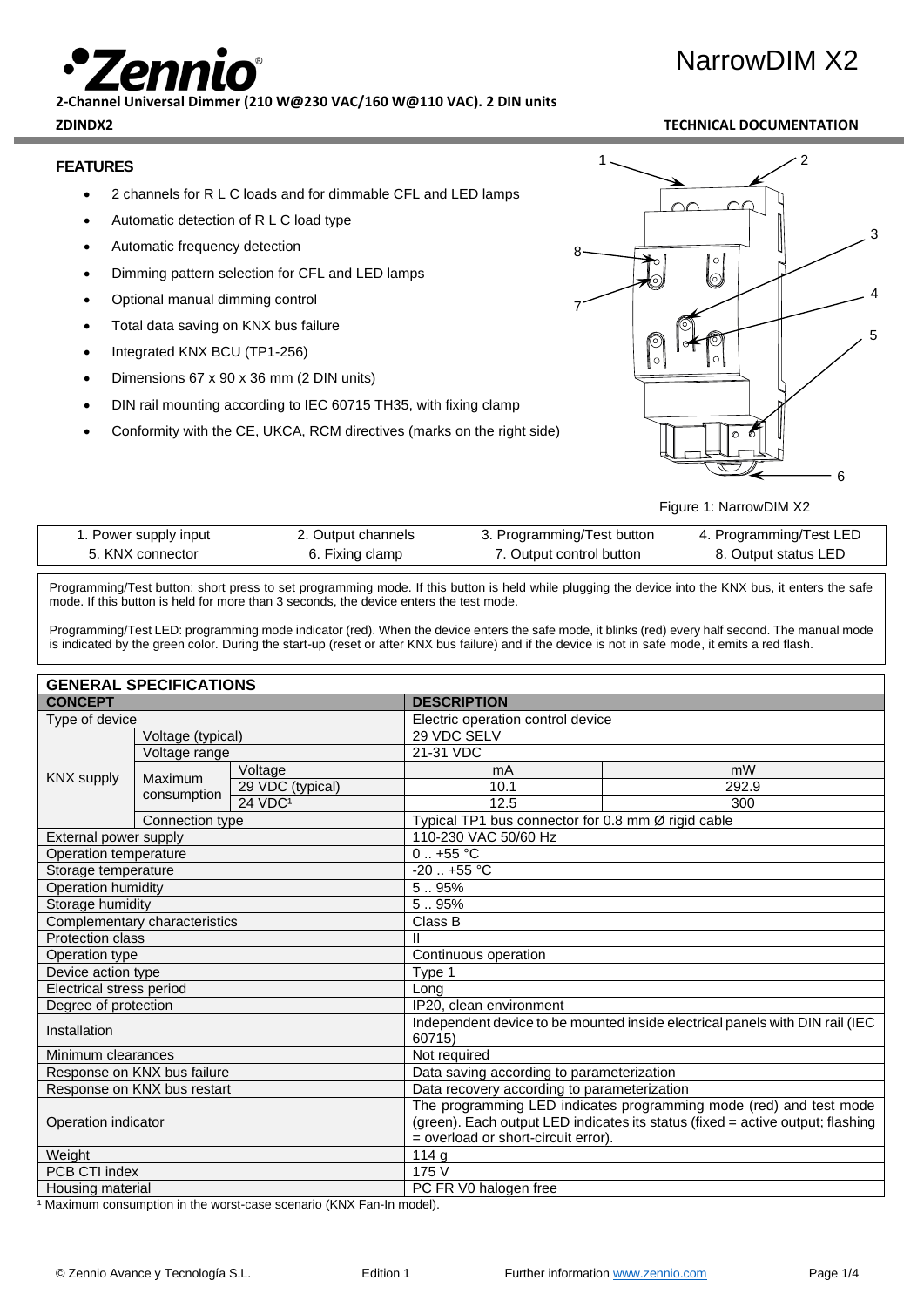| <b>OUTPUTS SPECIFICATIONS AND CONNECTIONS</b>                           |                             |                                              |                |  |
|-------------------------------------------------------------------------|-----------------------------|----------------------------------------------|----------------|--|
| <b>CONCEPT</b>                                                          |                             | <b>DESCRIPTION</b>                           |                |  |
| Number of outputs                                                       |                             |                                              |                |  |
| Output type                                                             |                             | Solid state switching device                 |                |  |
| Short-circuit protection                                                |                             | <b>YES</b>                                   |                |  |
| Overload protection                                                     |                             | <b>YES</b>                                   |                |  |
| Connection method                                                       |                             | Screw terminal block (0.5 Nm max.)           |                |  |
| Cable cross-section                                                     |                             | 0.5-4 mm <sup>2</sup> (IEC) / 20-12 AWG (UL) |                |  |
| LOADS AND ALLOWED POWER (@ 35 °C ambient temperature around the device) |                             |                                              |                |  |
|                                                                         |                             | <b>230 VAC</b>                               | <b>110 VAC</b> |  |
| <b>RLC</b>                                                              | Individual channel          | Up to 210 W                                  | Up to 160 W    |  |
|                                                                         | Double channel <sup>2</sup> | Up to 400 W                                  | Up to 300 W    |  |
| CFL and LED <sup>1</sup>                                                | Individual channel          | Up to 210 W                                  | Up to 160 W    |  |
|                                                                         | Double channel <sup>2</sup> | Up to 400 W                                  | Up to 300 W    |  |

<sup>1</sup> For leading edge, the maximum load could change depending on the load type. Please refer to the link

[https://zennio.com/download/technical\\_note\\_diminbox-dx\\_list\\_process\\_en.](https://zennio.com/download/technical_note_diminbox-dx_list_process_en)

Also, for load characterization process, please refer to the lin[k https://www.zennio.com/download/technical\\_note\\_diminbox-dx2\\_tests\\_en.](https://www.zennio.com/download/technical_note_diminbox-dx2_tests_en) ² The load must be connected as shown in Figure 2, making a parameterization consistent with the connexion.

| <b>EXTERNAL POWER SUPPLY SPECIFICATIONS AND CONNECTIONS</b> |               |                                              |  |  |
|-------------------------------------------------------------|---------------|----------------------------------------------|--|--|
| <b>CONCEPT</b>                                              |               | <b>DESCRIPTION</b>                           |  |  |
| Power supply protection<br>fuse                             | Voltage       | 250 V                                        |  |  |
|                                                             | Current       | 10 A                                         |  |  |
|                                                             | Response type | T (time-lag)                                 |  |  |
| Connection method                                           |               | Screw terminal block (0.5 Nm max.)           |  |  |
| Cable cross-section                                         |               | 0.5-4 mm <sup>2</sup> (IEC) / 20-12 AWG (UL) |  |  |

### **WIRING DIAGRAMS**



Figure 2: Wiring example (from left to right):

- 2 individual channels
- 1 double channel

# **SAFETY INSTRUCTIONS AND ADDITIONAL NOTES**

- Installation should only be performed by qualified professionals according to the laws and regulations applicable in each country.
- Do not connect the mains voltage nor any other external voltage to any point of the KNX bus; it would represent a risk for the entire KNX system. The facility must have enough insulation between the mains (or auxiliary) voltage and the KNX bus or the wires of other accessories, in case of being installed.
- The facility must be equipped with a device that ensures the omnipolar sectioning. Installation of a 10 A mini-circuit-breaker is recommended. To prevent accidents, it must remain open in case of manipulation of the device.
- The device has a short-circuit protection fuse that, in case of activation, should only be rearmed or replaced by the Zennio technical service.
- Once the device is installed (in the panel or box), it must not be accessible from outside.
- Keep the device away from water (condensation over the device included) and do not cover it with clothes, paper or any other material while in use.
- The WEEE logo means that this device contains electronic parts and it must be properly disposed of by following the instructions at https://www.zennio.com/en/legal/weee-regulation.
- This device contains software subject to specific licences. For details, please refer to http://zennio.com/licenses.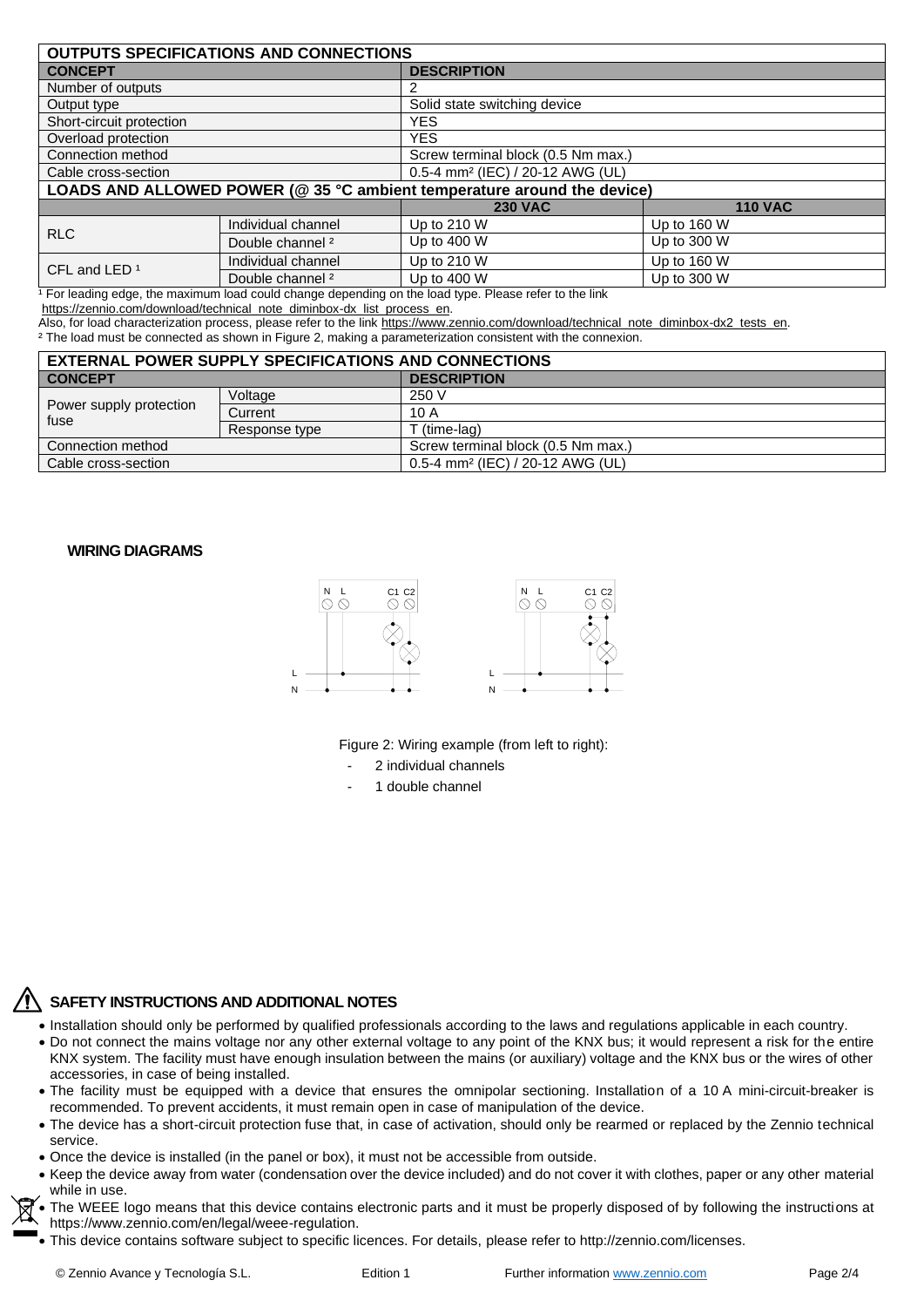#### **SUPPORTED LOADS**

- $R =$  Resistive
- $L = Inductive$
- $C =$ Capacitive
- CFL = Dimmable Compact Fluorescent Lamps

R,L,C

LED = Dimmable LED lamps

## **LOAD COMBINATION**

- In case of combining resistive (R) with inductive (L) loads, the resistive loads must not exceed the 50% of the total power.
- In case of combining resistive (R) with capacitive (C) loads, the resistive loads must not exceed the 50% of the total power.
- **Combination of capacitive loads with inductive loads in the same channel is NOT ALLOWED.**
- Do not combine in the same channel CFL or LED lamps with R L C loads.
- It is not advisable to combine different models of CFL lamps, LED lamps or transformers in the same channel since correct operation can be affected.

# **OVERHEATING PROTECTION**

- When the ambient temperature is too high the universal dimmer actuator will regulate itself, at a maximum of 20%.
- Once the ambient temperature decreases, the dimmer will resume normal operation. Please, refer to user manual.



**R L C CFL LED**

 $\otimes$ 

Please, make sure that the loads used are

♦

dimmable.



Attaching NarrowDIM X2 to DIN rail:





Removing NarrowDIM X2 from DIN rail:











Figure 3: Mounting NarrowDIM X2 on DIN rail